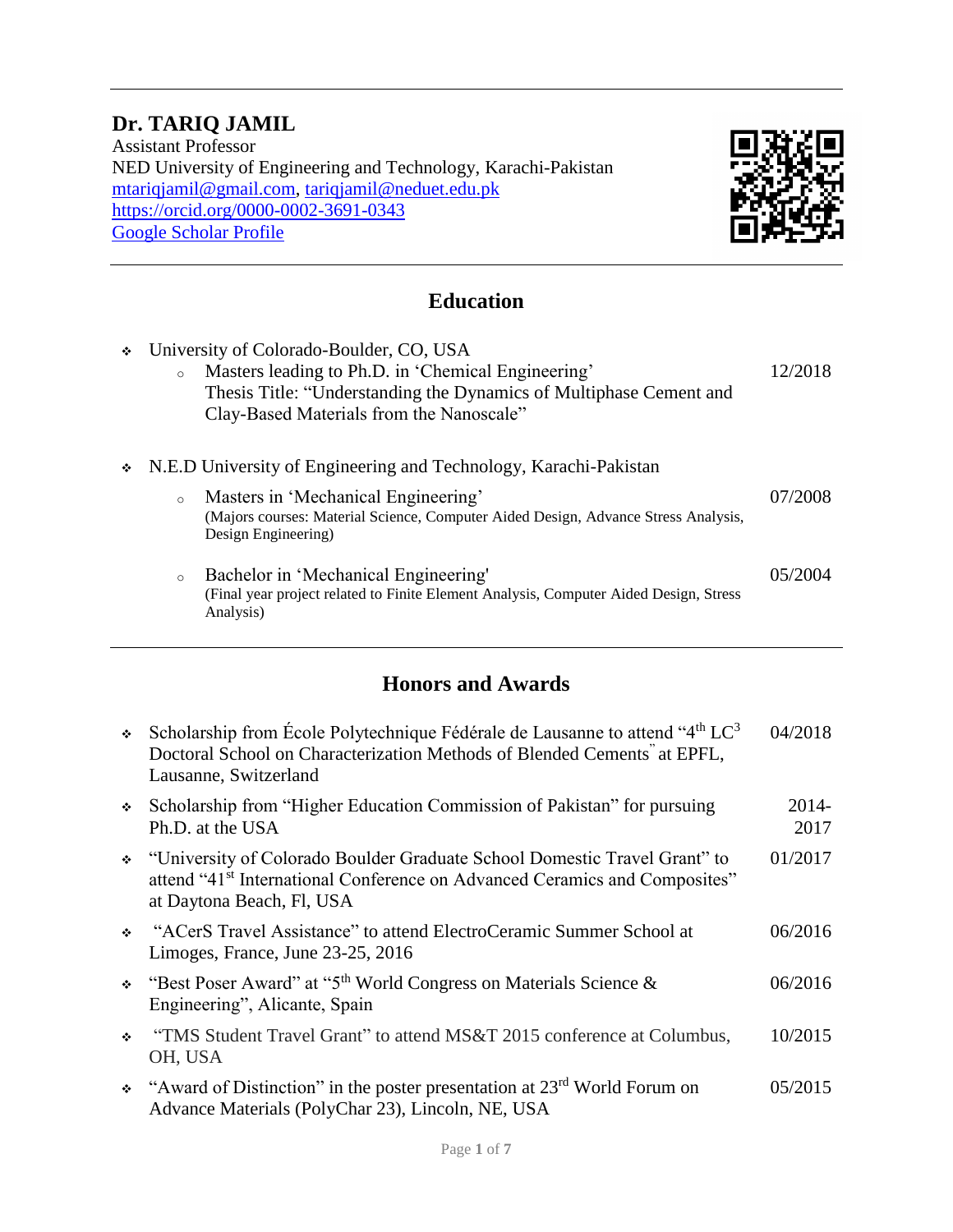| $\div$ "NSF fellowship" to attend 23 <sup>rd</sup> World Forum on Advance Materials (PolyChar<br>23), Lincoln, NE, USA | 05/2015 |
|------------------------------------------------------------------------------------------------------------------------|---------|
| • Received first prize in "Cement Grinding Aids Specialist Training" at Sika<br>Cooperate Services, Liemen, Germany    | 04/2011 |

## **Appointments**

| $\mathcal{L}_{\mathcal{F}}$ | <b>Assistant Professor</b> (on study leaves between 01/2014 - 08/2018)<br>N.E.D University of Engineering and Technology, Karachi-Pakistan                                                                                                      | 08/2011-till date |
|-----------------------------|-------------------------------------------------------------------------------------------------------------------------------------------------------------------------------------------------------------------------------------------------|-------------------|
| $\Phi_{\rm eff}$            | <b>Research Assistant, Chemical &amp; Biological Engineering Department,</b><br>University of Colorado-Boulder, USA                                                                                                                             | 09/2015-08/2018   |
| ÷.                          | <b>Graduate Assistant, Polymer Engineering Department</b><br>University of Akron, Ohio, USA                                                                                                                                                     | 01/2014-08/2015   |
| $\mathcal{L}_{\mathcal{C}}$ | Manager - Sales & Technical Services, Sika Pakistan Private Limited<br>(Mainly responsible for Sika industrial business across the country, provide technical<br>support and conduct training on industrial adhesives and cement grinding aids) | 04/2010-07/2011   |
| ÷.                          | <b>Assistant Manager, Honda Atlas Cars Pakistan Private Limited</b><br>(Mainly responsible for aftermarket product quality and technical support)                                                                                               | 05/2005-04/2010   |
| $\ddot{\bullet}$            | Lecturer, Mechanical Engineering Department,<br>N.E.D University of Engineering and Technology, Karachi-Pakistan                                                                                                                                | 01/2004-05/2005   |
|                             |                                                                                                                                                                                                                                                 |                   |

# **Internships and Exposure**

| As a consultant for Occupational Health and Safety (OHSAS 18000)<br>certification at Hino Pak Motors Ltd., Karachi-Pakistan | Summer<br>2004      |
|-----------------------------------------------------------------------------------------------------------------------------|---------------------|
| • Internship at Bin-Qasim Thermal Power Station, Karachi-Pakistan                                                           | End of Fall<br>2002 |
| • Internship at National Refinery Limited, Karachi-Pakistan                                                                 | Summer<br>2002      |

# **Projects**

| * "Modeling Gellan-Clay Interactions and Structure-Property Relationships"<br>using atomistic simulation for Procter & Gamble USA with Prof. Dr. Hendrik<br>Heinz research group | Summer<br>2015 |
|----------------------------------------------------------------------------------------------------------------------------------------------------------------------------------|----------------|
| • "Modeling and Finite Element Analysis of Fuel Supply System of<br>Islamabad International Airport" in coordination with Siemens                                                | Fall 2004      |
| Pakistan Private Limited                                                                                                                                                         |                |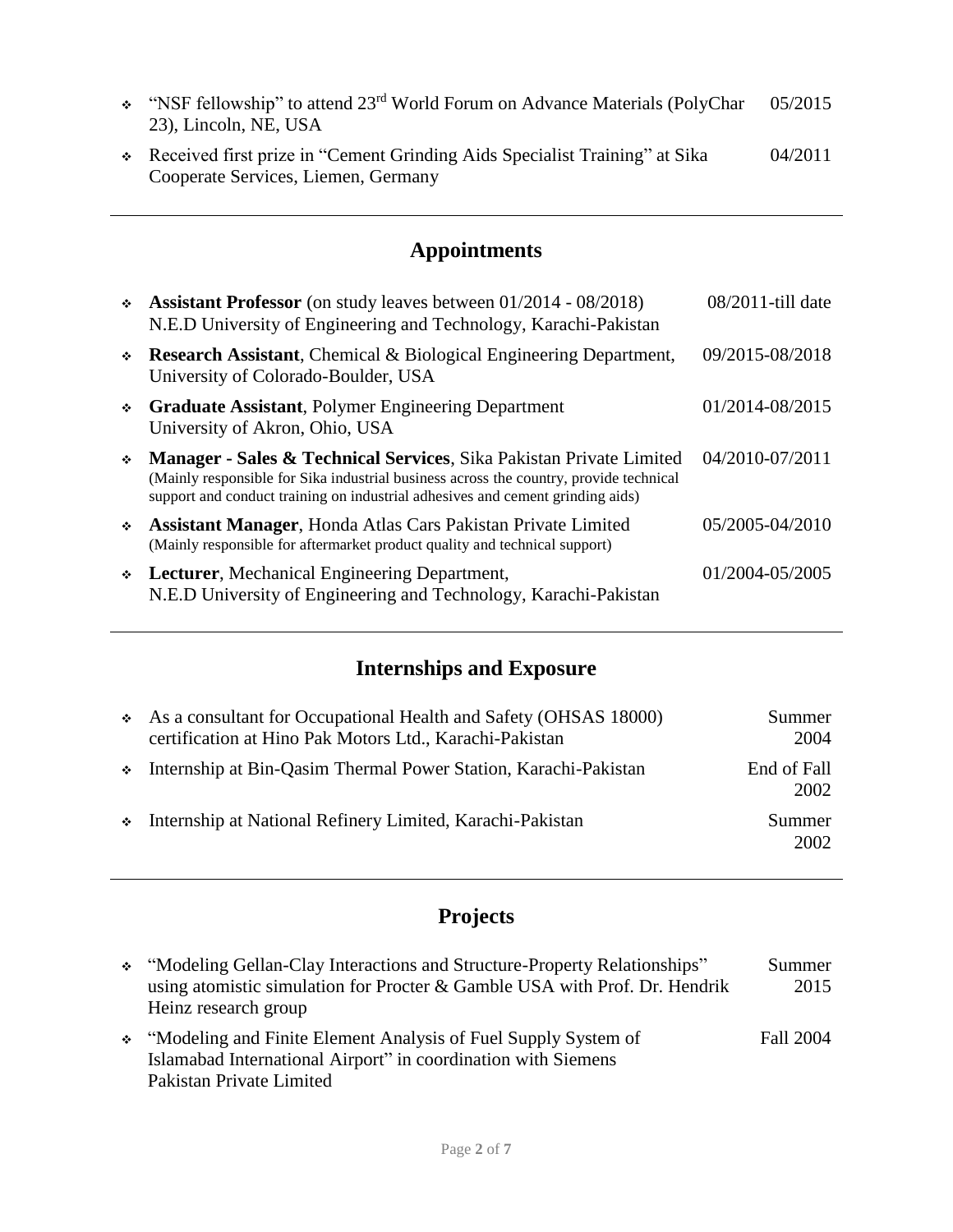"Modeling and Finite Element Analysis of Trailer Mounted Refueler" for Pakistan Air Force in coordination with Metal Engineering Works (Final Year Undergraduate Project) 2003

#### **Professional Training**

| ÷ | "4th LC <sup>3</sup> Doctoral School on Characterization Methods of Blended Cements" at<br>EPFL, Lausanne, Switzerland                                                        | 04/2018          |  |
|---|-------------------------------------------------------------------------------------------------------------------------------------------------------------------------------|------------------|--|
| ❖ | Cement Chemistry and Sustainable Cementitious Materials, online course<br>initiative of EPFL, Switzerland through edX                                                         | 11/2017          |  |
| ❖ | "ElectroCeramics Summer School" arranged by European Ceramic Society<br>(ECerS) at Limoges, France                                                                            | 06/2016          |  |
| ❖ | Short courses on "Characterization of Materials" at 23 <sup>rd</sup> Word Forum on<br>Advance Materials" Lincoln, NE, USA                                                     | 05/2015          |  |
| ❖ | "Training on "Bonding & Sealing Systems" at Sika Cooperate Services, Widen,<br>Switzerland                                                                                    | 06/2011          |  |
| ❖ | "Cement Grinding Aids Specialist Course" at Sika Cooperate Services, Liemen,<br>Germany                                                                                       | 04/2011          |  |
| ❖ | Various automotive-related training                                                                                                                                           |                  |  |
|   | New model training (City'09) at Honda Asia Oceana Training Center, Bangkok, Thailand<br>$\circ$                                                                               | 09/2008          |  |
|   | Instructor training for Customer Handling (H-SMART), Maintenance Technician (MT)<br>$\circ$<br>and Repair Technician (RT) at Honda Atlas Cars (Pakistan) Ltd, Lahore-Pakistan | $2005 -$<br>2010 |  |
|   | Noise and Vibration Training at Honda Seil Cars Ltd, Greater Noida, India<br>$\circ$                                                                                          | 04/2007          |  |
|   | Electrical Diagnostic Training at Honda Motor Cooperation Ltd., Wako-Shi, Japan<br>$\circ$                                                                                    | 02/2007          |  |
|   | New Model training (Civic'09) at Honda Asia Oceana Training Center, Bangkok,<br>$\circ$<br>Thailand                                                                           | 01/2006          |  |

#### **Invited Talks**

- 4. "Introduction about Pakistan and Potential for the Production of Calcined Clay-based Materials" + "Insights from the Multiscale Modeling of Construction Materials" at Wuhan University of Technology, Wuhan, China – October 21, 2019
- 3. "Understanding the Dynamics of Multiphase Cement and Clay-Based Materials from the Nanoscale" at Swiss Federal Institute of Technology Lausanne, Switzerland - August 8, 2019
- 2. "PCE Superplasticizer and Hydrated Cement Phases" at Institute of Building Materials, ETH Zurich, Switzerland - June 20, 2016
- 1. "Concrete, Superplasticizer, and Energy" at Energy Frontiers 2016 (SWITCHCU), Boulder, CO, USA - March 10, 2016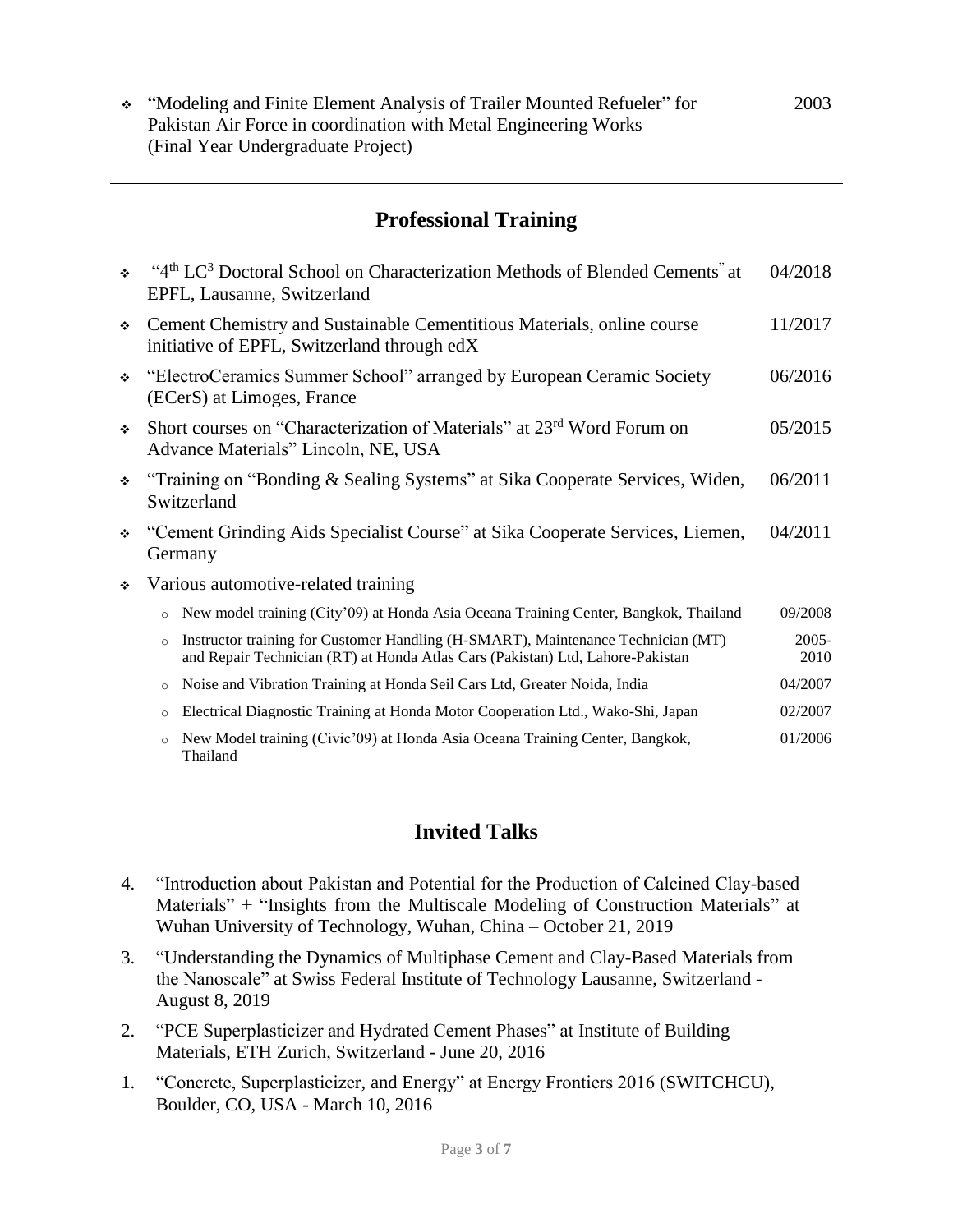#### **Conference Contributions (Talks, Posters incl. coworkers)**

19.P "Peptide Adsorption on Hydroxyapatite Surfaces and Implications on Shape and Mineralization: Impact of Sequence and Electrolyte pH" at AIChE Annual Meeting at David L. Lawrence Convention Center, Pittsburgh, Pennsylvania. USA - October 29, 2018

(Presented by Juan Liu, University of Colorado Boulder)

- 18.P "All-Atom Models of Tobermorite 11 Å and  $14 \text{ Å}$  Benchmarks for Realistic Modelling of C-S-H" at Swiss Chemical Society Fall Meeting at University of Bern, Switzerland – August 21, 2017 (Presented by Ratan Mishra, Institute for Building Materials, ETH Zurich)
- 17.T "All-Atom Models of Tobermorite 11  $\AA$  and 14  $\AA$  Benchmarks for Realistic Modelling of C-S-H" at 8<sup>th</sup> Advances in Cement-Based Materials (Cements 2017), Georgia Tech., Atlanta, USA – June 27, 2017
- 16.P "A Calcium Silicate Hydrate Model Builder and Accurate Force Field Parameters for Atomistic Simulations of C-S-H Polymorphs Using INTERFACE-MD" at 8th Advances in Cement-Based Materials (Cements 2017), Georgia Tech., Atlanta, USA – June 26, 2017
- 15.P "All-Atom Models of Tobermorite 11  $\AA$  and 14  $\AA$  Benchmarks for Realistic Modelling of C-S-H" at Competence Center for Materials and Processes (MaP) Graduate Symposium, ETH Zürich, Switzerland June 22, 2017 (Presented by Ratan Mishra, Institute for Building Materials, ETH Zurich)
- 14.P "A Calcium Silicate Hydrate Model Builder and Accurate Force Field Parameters for Atomistic Simulations of C-S-H Polymorphs Using INTERFACE-MD" at 8th Advances in Cement-Based Materials (Cements 2017), Georgia Tech., Atlanta, USA – June 26, 2017
- 13.P "All-Atom Models of Tobermorite 11  $\AA$  and 14  $\AA$  Benchmarks for Realistic Modelling of C-S-H" at "International Workshop on Atomistic Simulations for Cementitious Materials," Les Diablerets, Switzerland - May 17, 2017 (Presented by Ratan Mishra, Institute for Building Materials, ETH Zurich)
- 12.P "All-atoms Models of Tobermorite 11  $\AA$  and 14  $\AA$  The First Step towards the Development of Realistic Models of C-S-H" at 41<sup>st</sup> International Conference and Expo on Advanced Ceramics and Composites, Daytona Beach, Fl, USA – January 24, 2017
- 11.T "Mechanism of Molecular Interaction of Superplasticizer Oligomers with Hydrated Cement Phases" at 5<sup>th</sup> World Congress on Materials Science & Engineering", Alicante, Spain – June 15, 2016
- 10.P "Refined Parameters for Cations and Anions in Aqueous Solution for Atomistic Force Fields" at 5<sup>th</sup> World Congress on Materials Science & Engineering", Alicante, Spain – June 14, 2016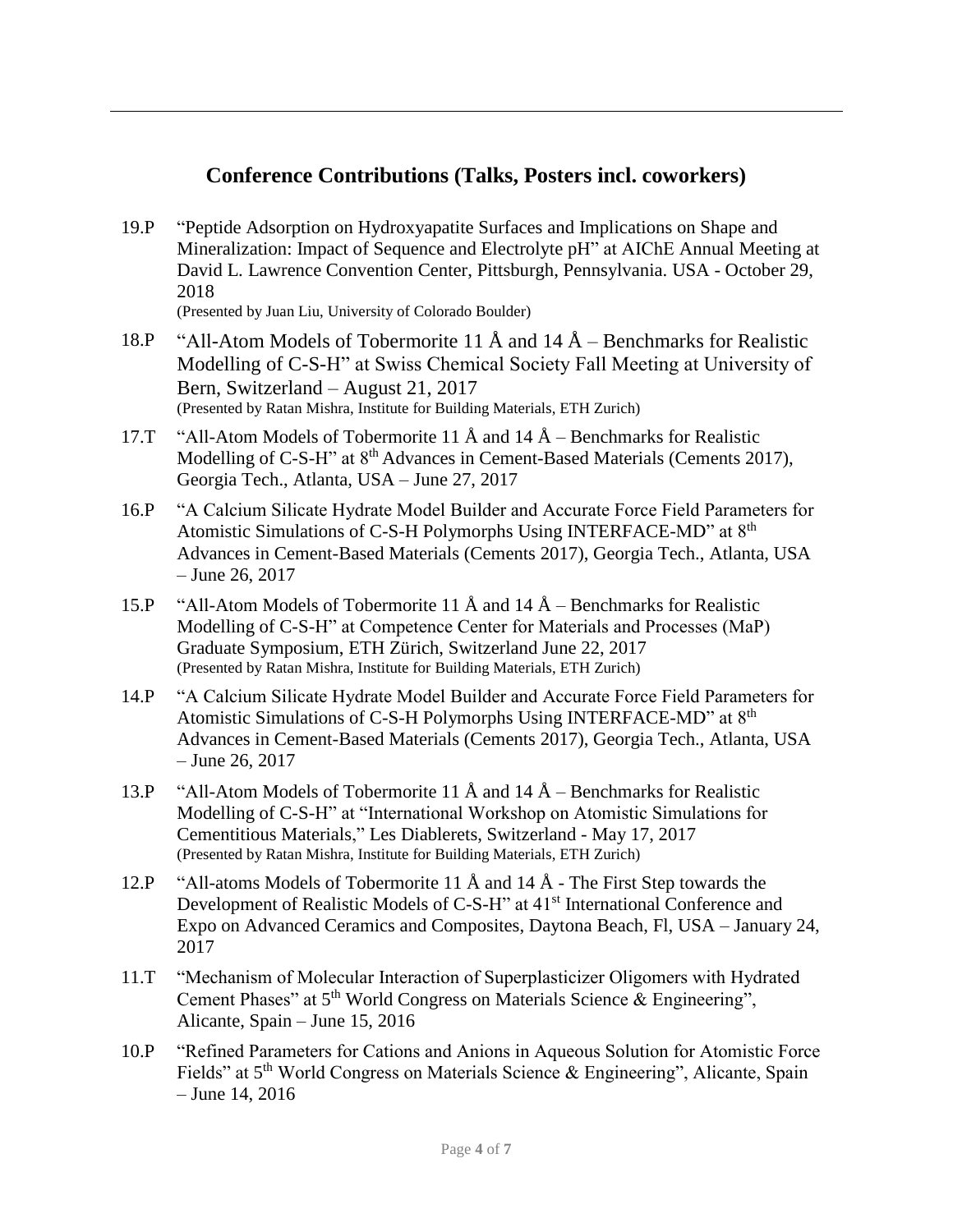- 9.T "Development of Atomistic Force Field and Interfacial Study of Cementitious Minerals" at 4<sup>th</sup> International workshop on mechanisms and modeling of waste/cement interactions, Murten, Switzerland - April 1, 2016 (Presented by Ratan Mishra, Institute for Building Materials, ETH Zurich)
- 8.T "Prediction of Surface and pH-Specific Binding of Peptides to Metal and Oxide Nanoparticles" at MS&T 2015, Columbus, OH, USA - October 7, 2015 (Presented research of Prof. Dr. Hendrik Heinz, ChBE CU Boulder, USA)
- 7.T "Mechanism Of Molecular Interaction Of Superplasticizer Oligomers With Hydrated Cement Phases Using Molecular Dynamics" at MS&T 2015, Columbus, OH, USA - October 6, 2015
- 6.T "Refined Parameters for Cations and Anions in Aqueous Solution for Atomistic Force Fields" at MS&T 2015, Columbus, OH, USA - October 5, 2015
- 5.P "Mechanism of Molecular Interaction of Superplasticizer Oligomers with Hydrated Cement Phases" at 23rd World Forum on Advance Materials (PolyChar 23), Lincoln, NE, USA – May 13, 2015
- 4.T "Nano-coatings on Clay and Cement: Understanding the Action of Surfactants and Grinding Aids" at MS&T 2014, Pittsburgh, PA, USA - October 15, 2014. (Presented research of Prof. Dr. Hendrik Heinz, ChBE CU Boulder, USA)
- 3.P "Understanding the Interaction of Oligomers with Hydrated Cement Phase" at The Akron Polymer Conference, Akron, OH, USA - October 2, 2014
- 2.P "Understanding the Interaction of Tobermorite with PolyAcrylate Oligomers having PEO Branches" at 6<sup>th</sup> International Symposium on Polymer Materials Science, Akron, OH, USA- July 28, 2014
- 1.T "Accurate Atomistic Force Fields and Models for Cement Minerals and Aqueous Organic Interfaces" at 5<sup>th</sup> Advances in Cement-based Materials, Cookeville, Tennessee - July 11, 2014 (Presented research of Prof. Dr. Hendrik Heinz, ChBE CU Boulder, USA)

#### **Publications in Peer-Reviewed Journals**

- 5. "Mechanism of Molecular Interaction of Acrylate-Polyethylene Glycol Acrylate Copolymers with Calcium Silicate Hydrate Surfaces" Jamil, T.; Javadi, A., Heinz, H., Green Chemistry (in review after revision) (**IF > 9.4**)
- 4 Polyacrylonitrile Interactions with Carbon Nanotubes in Solution: Conformations and Binding as a Function of Solvent, Temperature, and Concentration. Pramanik, C.; Jamil, T. (co-first author) ; Gissinger, J. R.; Guittet, D.; Arias‐Monje, P. J.; Kumar, S.; Heinz, H. Journal of Advanced Functional Materials, 2019, 1905247. (**IF > 15.6**)
- 3. "Dynamics of Carbohydrate Strands in Water and Interactions with Clay Minerals: Influence of pH, Surface Chemistry, and Electrolytes" Jamil, T.; Gissinger, J. R.; Garley, A.; Saikia, N.; Upadhyay, A. K.; Heinz, H., Nanoscale 2019, 11 (23), 11183-11194. [DOI:10.1039/C9NR01867K](https://pubs.rsc.org/en/content/articlelanding/2019/nr/c9nr01867k#!divAbstract) (**IF = 6.97**)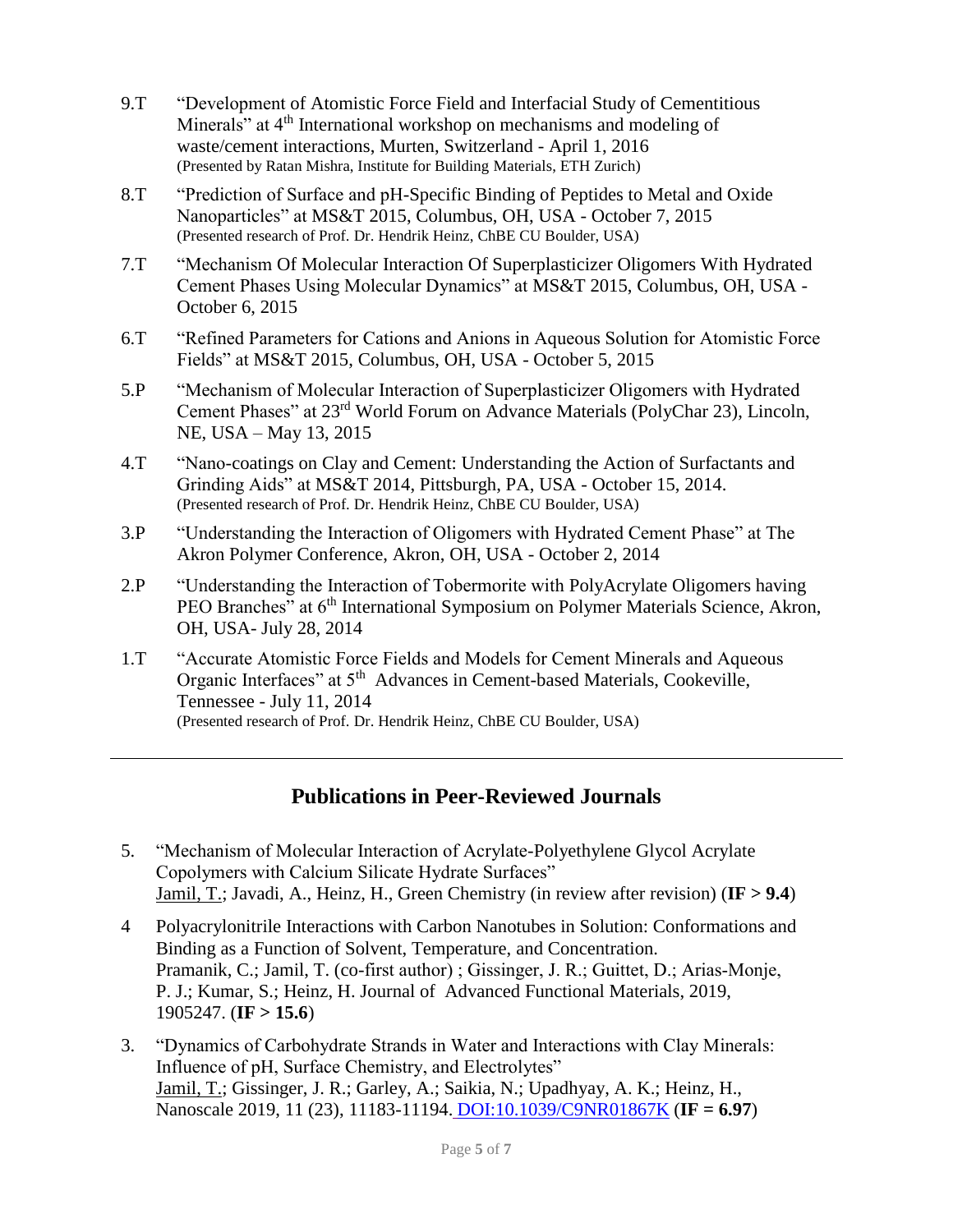- 2. "Insight into Induced Charges at Metal Surfaces and Biointerfaces using a Polarizable Lennard–Jones Potential." I. L. Geada, H. Ramezani-Dakhel, T. Jamil, M. Sulpizi, H. Heinz, Nature Communication, 9, 716 (2018), [DOI:10.1038/s41467-018-03137-8](https://www.nature.com/articles/s41467-018-03137-8) (**IF = 11.88**)
- 1. "cemff: A force field database for cementitious materials including validations, applications, and opportunities." R. K. Mishra, A. K. Mohamed, D. Geissbühler, H. Manzano, T. Jamil, R. Shahsavari, A. G. Kalinichev, S. Galmarini, L. Tao, H. Heinz, R. Pellenq, A. C. T. van Duin, S. C. Parker, R. J. Flatt, P. Bowen, Cement and Concrete Research 102, 68-89 (2017), [DOI:10.1016/j.cemconres.2017.09.003](https://www.sciencedirect.com/science/article/pii/S000888461730409X) (**IF > 3.78**)

#### **Acknowledged in Peer-Reviewed Journals Publications**

1. "Carbon Nanotube Dispersion in Solvents and Polymer Solutions: Mechanisms, Assembly, and Preferences" C. Pramanik, J. R. Gissinger, S. Kumar, H. Heinz, ACS Nano 11, 12805-12816 (2017). [DOI: 10.1021/acsnano.7b07684](https://pubs.acs.org/doi/abs/10.1021/acsnano.7b07684)

#### **Professional Affiliation**

- American Chemical Society (ACS)
- The Minerals, Metals & Materials Society (TMS)
- American Ceramic Society (ACerS)
- Pakistan Engineering Council (PEC)

#### **Community/Research Voluntarily Services**

- Delivered motivational speech in student's party and award ceremony of Jamiat Hakimaan Delhi Welfare Organization at Main Auditorium of NED University of Engineering and Technology on Jan 20, 2019
- Took part in "Space Habitat Human Factors Testing" on Nov 15, 2016 An Aerospace Graduate Project of University of Colorado Boulder funded by Orbital ATK.
- Worked as a volunteer for the academic year 2016-17 for Creekside Elementary School located at Boulder Valley District School, Boulder CO, USA.
- Did fundraising and played a vital role in arranging "International Conference on Energy and Sustainability - 2013", at NED University of Engineering and Technology Karachi-Pakistan on April 27, 2013.